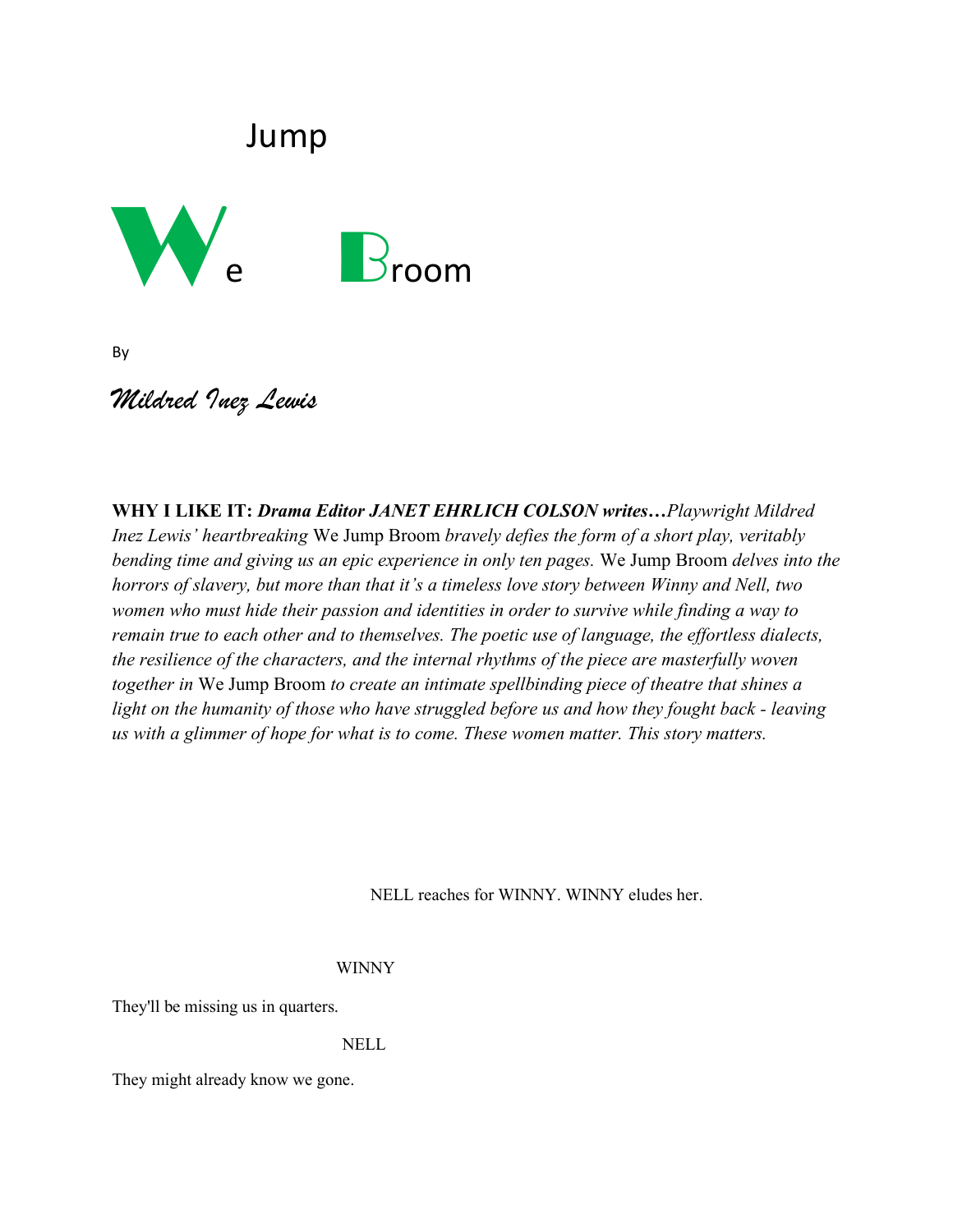#### WINNY

They do know. But they ain't gon *say* nothin', less we make it so they have to. We need to be back before first light. Even mister abide by that.

NELL

Mister don't abide by nothin'.

The ferocity of Nell's words contrasts with her trembling.

WINNY

You won't have to suffer him again. I fixed that. I'll always fix it.

*Five stars*

*(Spacing is playwright's own.) JEC*

#### WE JUMP BROOM

#### SCENE 1

IN DARKNESS. NELL and WINNY laugh and gasp with lovemaking pleasure, then roll away from each other.

LIGHTS RISE. NELL is loose and relaxed. Draped in a scratchy horse blanket, she leans back and watches WINNY intently. WINNY buttons her blouse with her back to NELL and the audience. She looks oddly prim.

## NELL

Turn round.

### WINNY

(teasing)

I done give you a lot of pleasure. Set with it and leave me 'lone.

NELL

Meet me again tonight.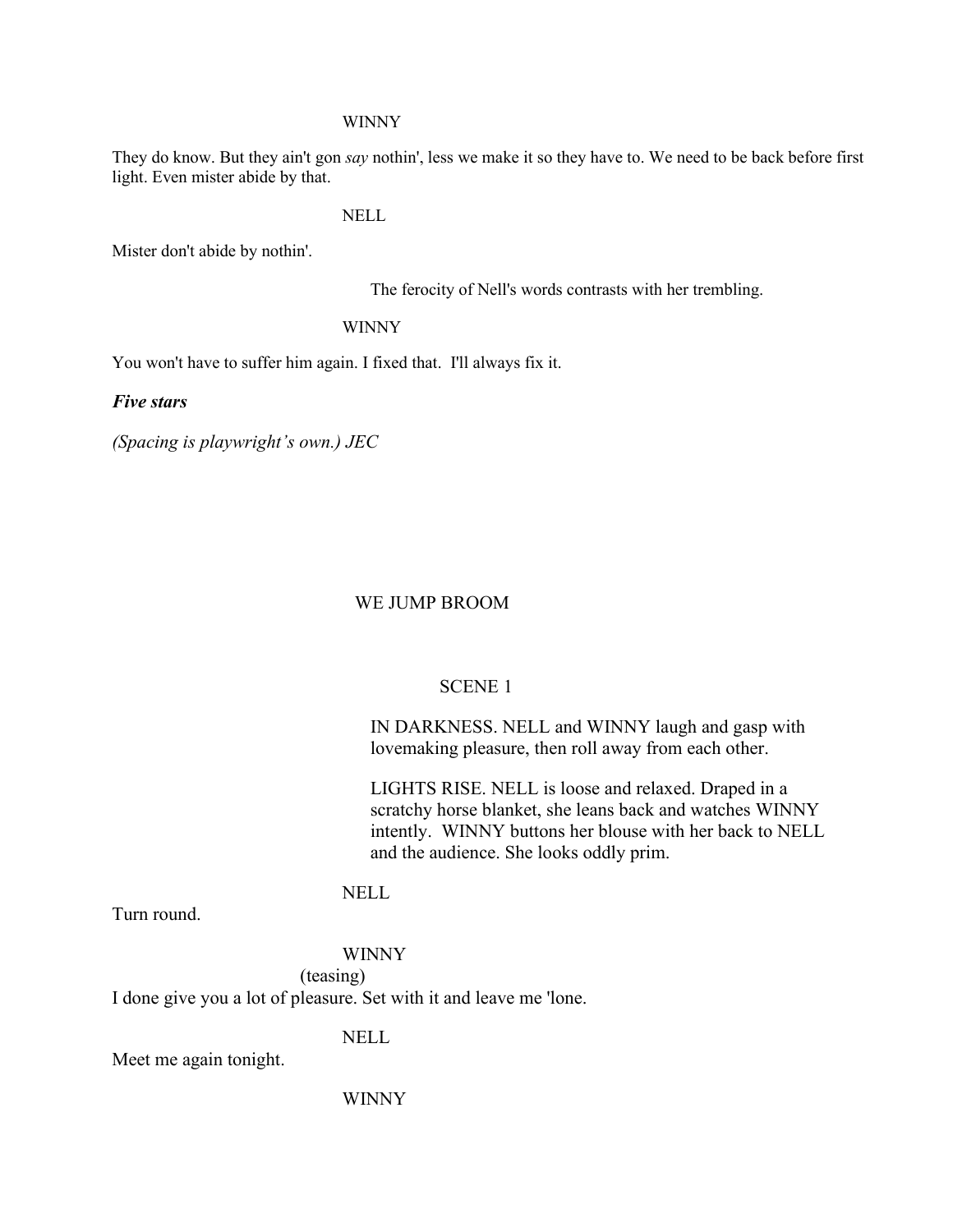We can't meet up two nights in a row. You know that.

NELL embraces WINNY. WINNY protects the place of a scar.

#### WINNY

Gimme my breath back.

NELL Naw. Everything about you belongs to me. All of me's yours.

WINNY wiggles away, then peeks over her shoulder.

What 'cha lookin' at?

I like to watch.

WINNY

NELL

WINNY

You as bad as a man.

NELL

Bet I do some things a man wouldn't.

WINNY, now fully clothed, turns.

WINNY

I could feel your eyes on me all day long. From ten rows away. You burning holes into my back past all that cotton.

NELL

Wishing them skirts off.

WINNY

Made me sweat so bad, I looked round to see if anybody else could feel your heat. I was scared John Henry 'spect something, but he scared of his own shadow since mister branded him.

NELL You took yours without a whimper.

WINNY

It was so much pain, I wasn't sure I was still alive.

NELL

My poor chile.

WINNY

I crawl into your pallet that night in front of everybody. Didn't care what nobody was gon' say.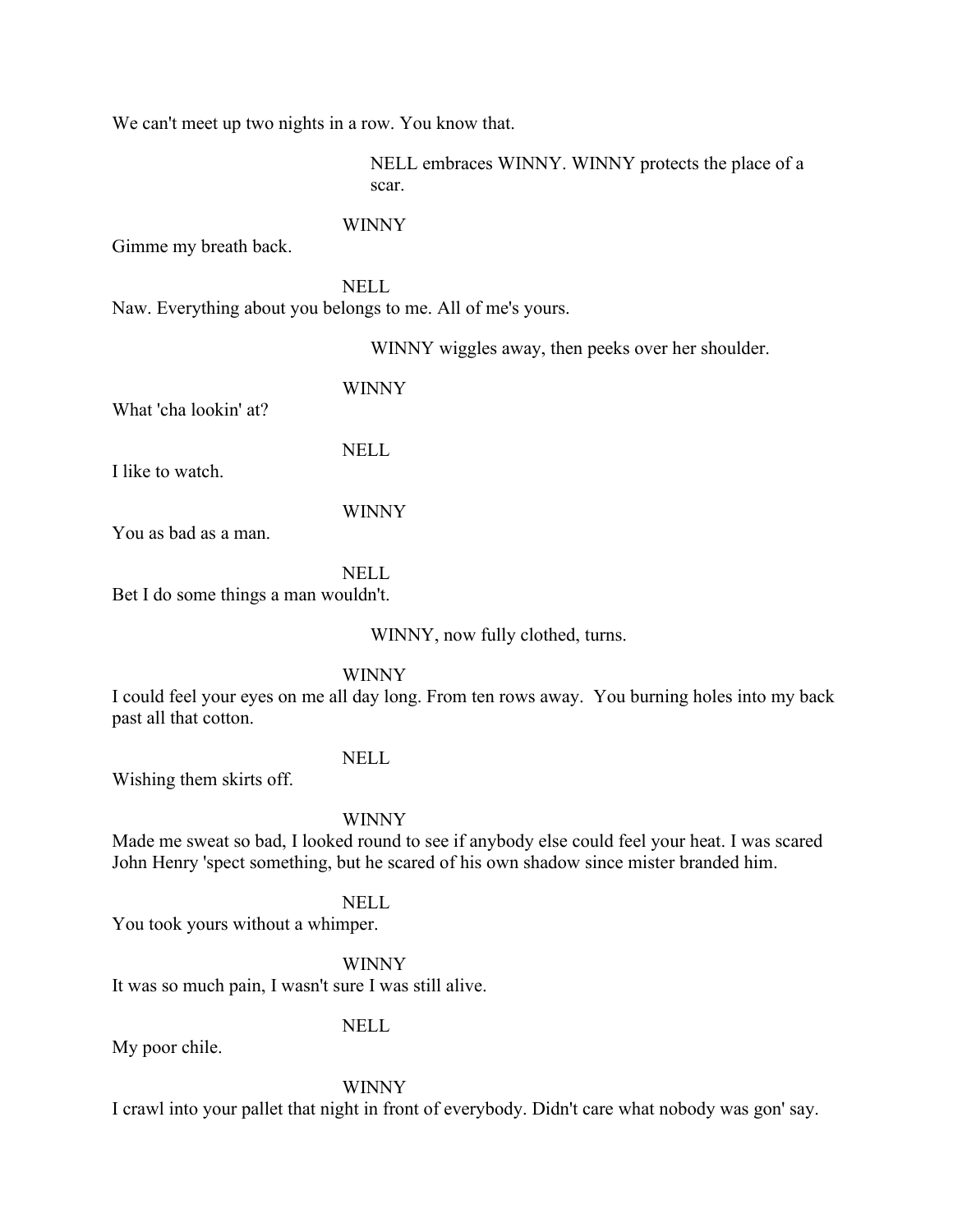They could 'splain it cause we from the same village or whatever all else. Had to be with you.

NELL I got to hold you all night. The sun kissed me awake with you in my arms.

#### WINNY

You, me and all that pain.

NELL You didn't cry one tear. I was proud of you.

WINNY

Why?

NELL

 $I -$ 

WINNY Why we got to be so strong? Who made it like that?

NELL

A time like that shows what someone's made of. You showed out. Got up and walked to them fields the next morning like nothing happened. John Henry was watching to see if you would break. You never give him that happiness. That means a lot.

WINNY

I wish I could be weak sometimes.

NELL

I'm not claiming weakness. (teasing) You want to flounce round, pretendin' like Missus do?

WINNY

Pretendin's right. She hurt you, then go cryin' to Mister so he can --

NELL

-- turn round and get John Henry to beat you some more.

They laugh. It's a little bitter.

#### WINNY

Don't pay Missus no mind. She don't know no better than what she's been taught. The things they beat outta us, they beat into her. I'm talking about something else. I guess I don't mean weak, but I wish we could be soft with each other.

WINNY grows wistful.

### NELL

Hey.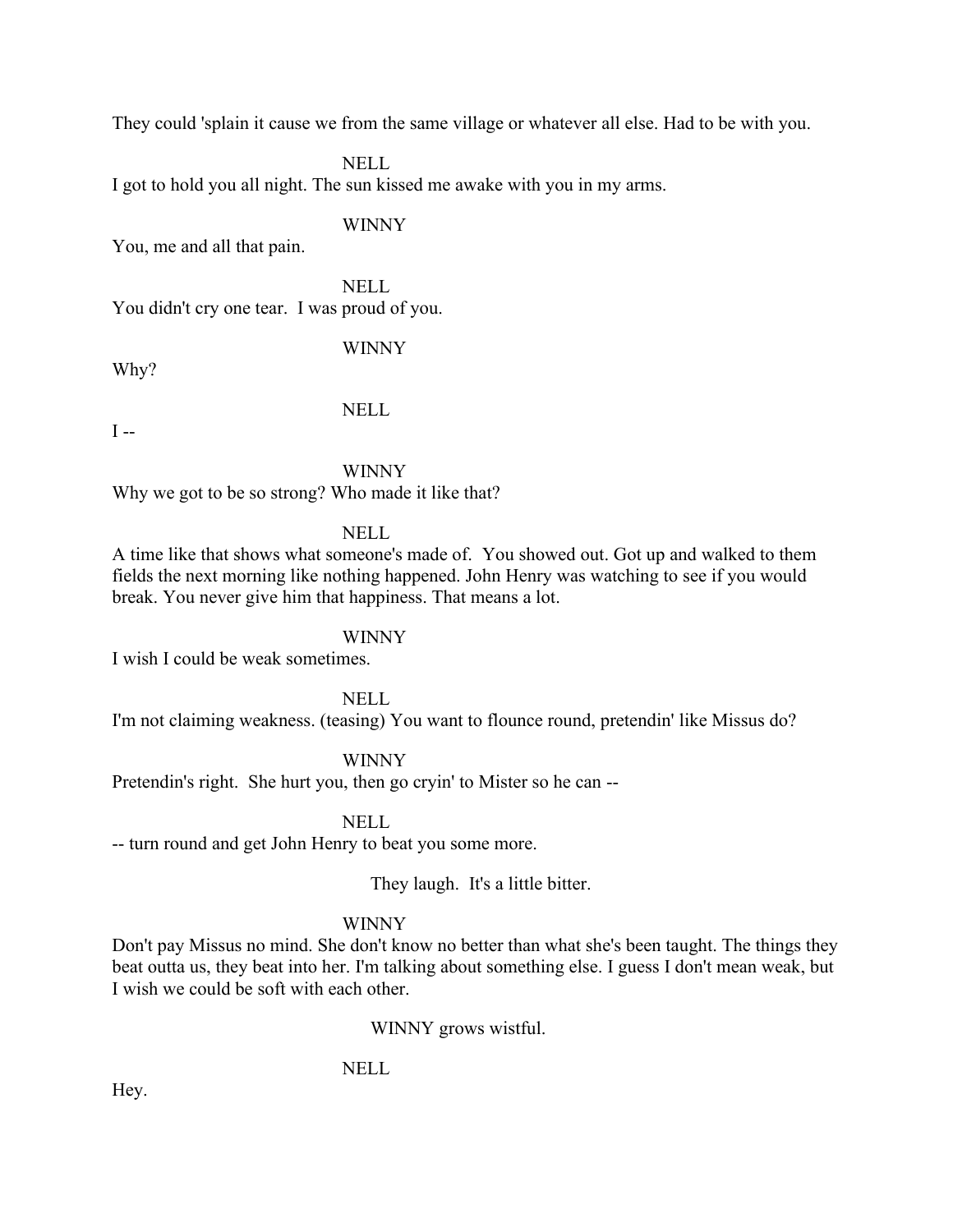### NELL draws WINNY into a clapping game.

WINNY

Thank you.

WINNY starts to cry.

NELL

Don't ...

WINNY forces her tears back.

WINNY

If I let one go, we'll drown. I've got an ocean of tears locked up inside me.

NELL Might be enough water to carry us over the sea back home.

WINNY Don't go dreamin' like that. It's dangerous.

NELL

More danger being dead inside.

WINNY

Some things got to stay buried deep. I'll go back first. You wait a spell.

WINNY unconsciously touches the scar from the chest brand.

NELL

Don't do that.

WINNY Do what? Stop trying to stretch the time out. I done already told you. We gots to go.

NELL You stubborn as a mule, gal. Why the goddess give me somebody as hard headed as you?

## WINNY

#### (half sings to the heavens)

Yemanja, Yemanja. Goddess of waters. You give us tears and the water to wash them away. Answer my beloved. Tell her why you made me like me and she like herself.

> WINNY retrieves small bones from her pocket, rattles them, opens her eyes and reads them like tea leaves.

NELL (a little awed)

What she say?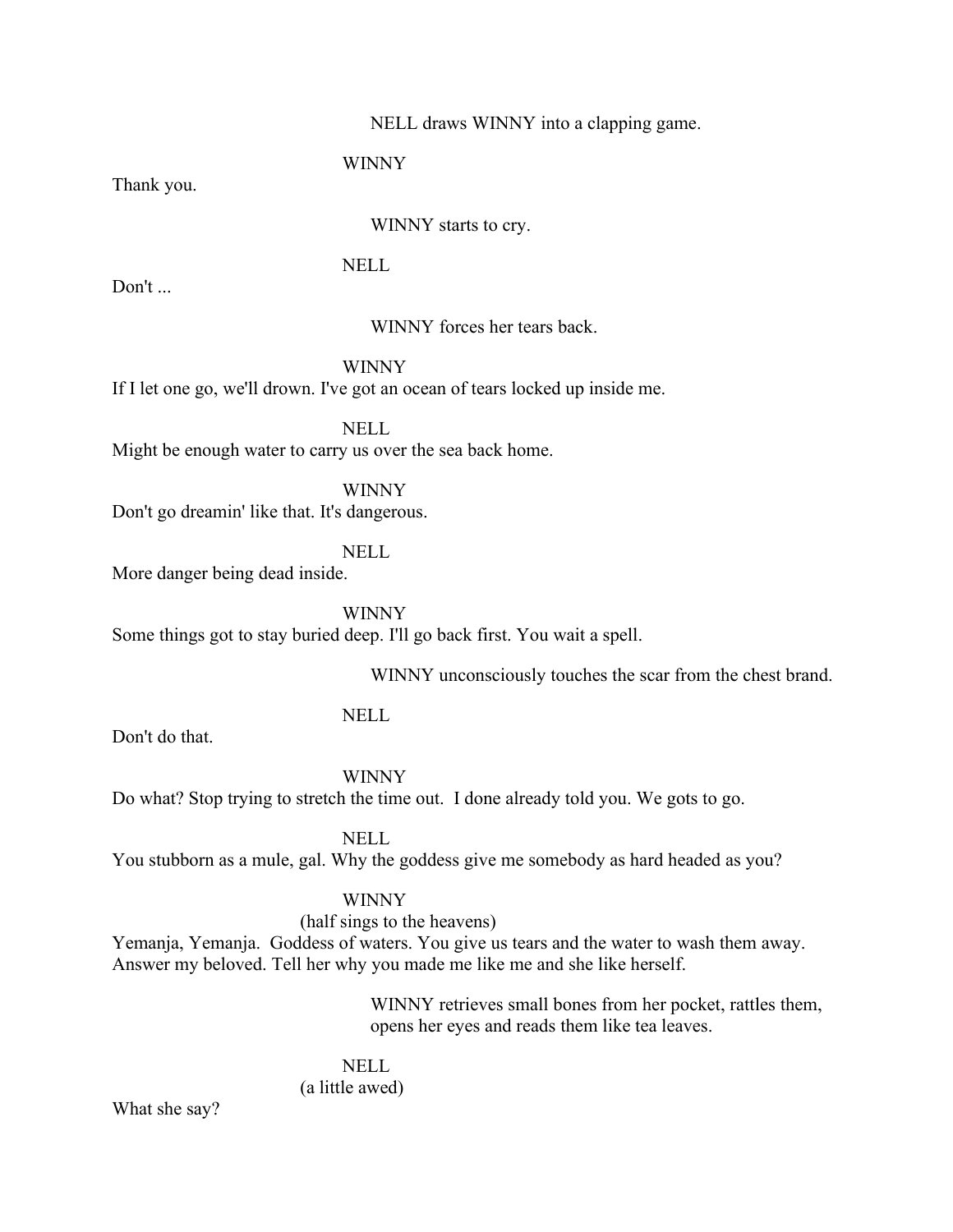#### WINNY

If we don't get back, we gon' be in trouble.

They laugh. WINNY covers her scar again.

NELL

Stop hiding that scar from me. I ain't afraid of it. You got it cause of me.

### WINNY

It's ugly.

NELL You've never let me see it. I want to kiss it.

NELL reaches for WINNY. WINNY eludes her.

#### WINNY

They'll be missing us in quarters.

#### NELL

They might already know we gone.

### WINNY

They do know. But they ain't gon *say* nothin', less we make it so they have to. We need to be back before first light. Even mister abide by that.

## NELL

Mister don't abide by nothin'.

The ferocity of Nell's words contrasts with her trembling.

#### WINNY

You won't have to suffer him again. I fixed that. I'll always fix it.

NELL

He was like a stone crushing the life from my chest. The worst was after ...

WINNY shakes her head. "Please stop."

#### NELL

It eats me up keeping it locked up inside. I let you have your truth. Let me have mine.

#### WINNY

Tell Hetty or Topsie --

NELL I don't tell them wide hipped gals nothin.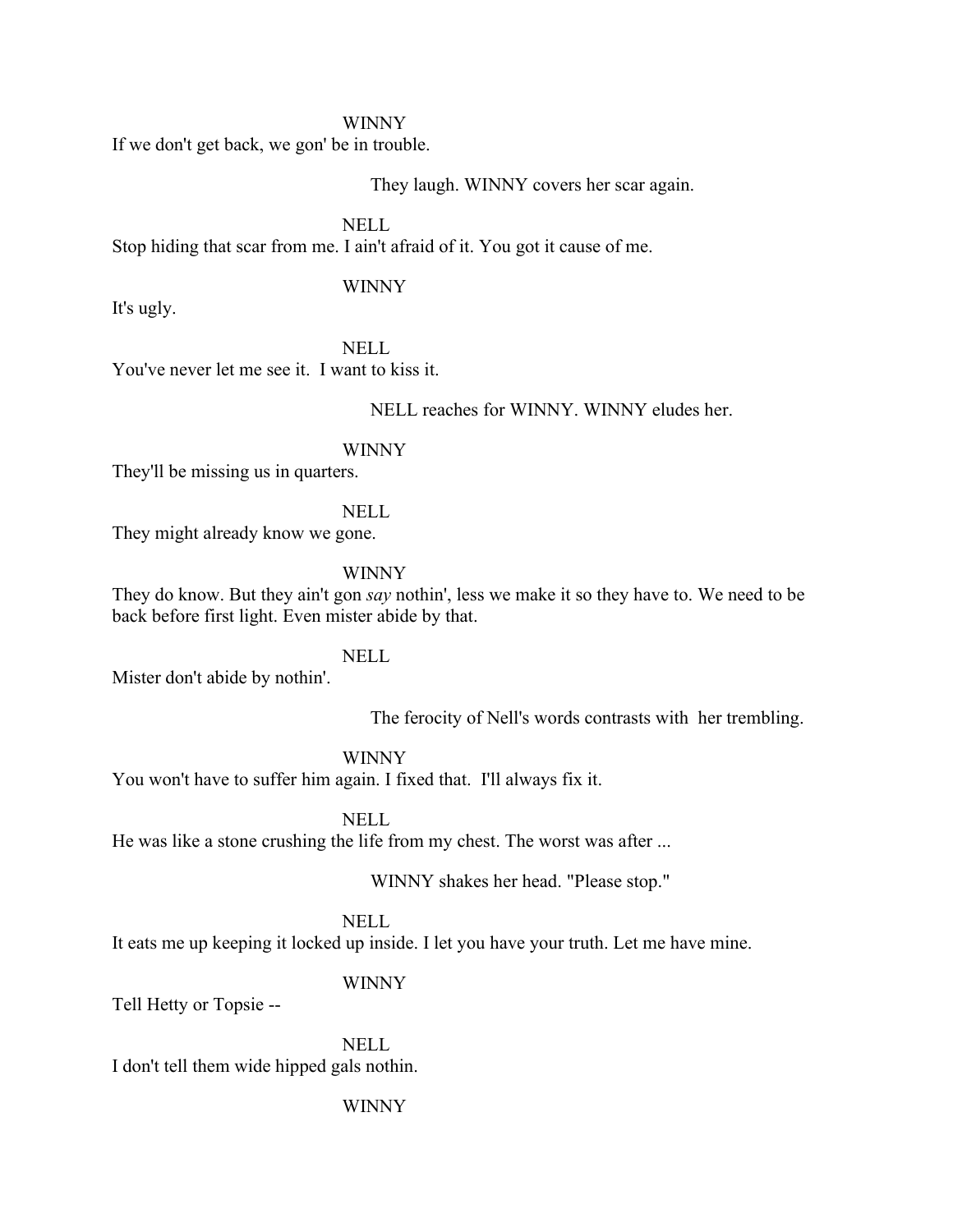We can trust them. They know bout us. Least they suspect, but they haven't said anything. Hetty got a way of listening. I talk to her sometimes.

NELL

They got they own troubles. We 'posed to be for each other. I don't want to tell nobody else.

WINNY

When something pains you, it hurts me a long time. When you put words to a thing, I can't stop seeing it in my mind. Sometimes it bears down so hard, I can't hardly move.

NELL

Please, Winny.

WINNY

Be quick about it. I can't let it sink into my spirit. And we got to get back.

NELL

After he done his business, he sat me on his lap. My insides were torn up.

#### WINNY

(quietly) Is that why you don't bleed right?

### NELL

(nods)

He was laughing, like it was funny. He shake me until he make me laugh with him. I laugh hard to make everything stop. But my laughs started turning into screams 'til they got so loud, his missus had to hear. I think he like that, cause that's when he let me go.

#### WINNY

I fixed him with these.

WINNY shakes the bones hard.

WINNY The old ways can still work. He ain't ever gon' look your way again.

NELL points to the scar.

NELL

But ...

WINNY It was my turn to pay. In the end, we all gots to pay. You're done paying him.

She touches her chest.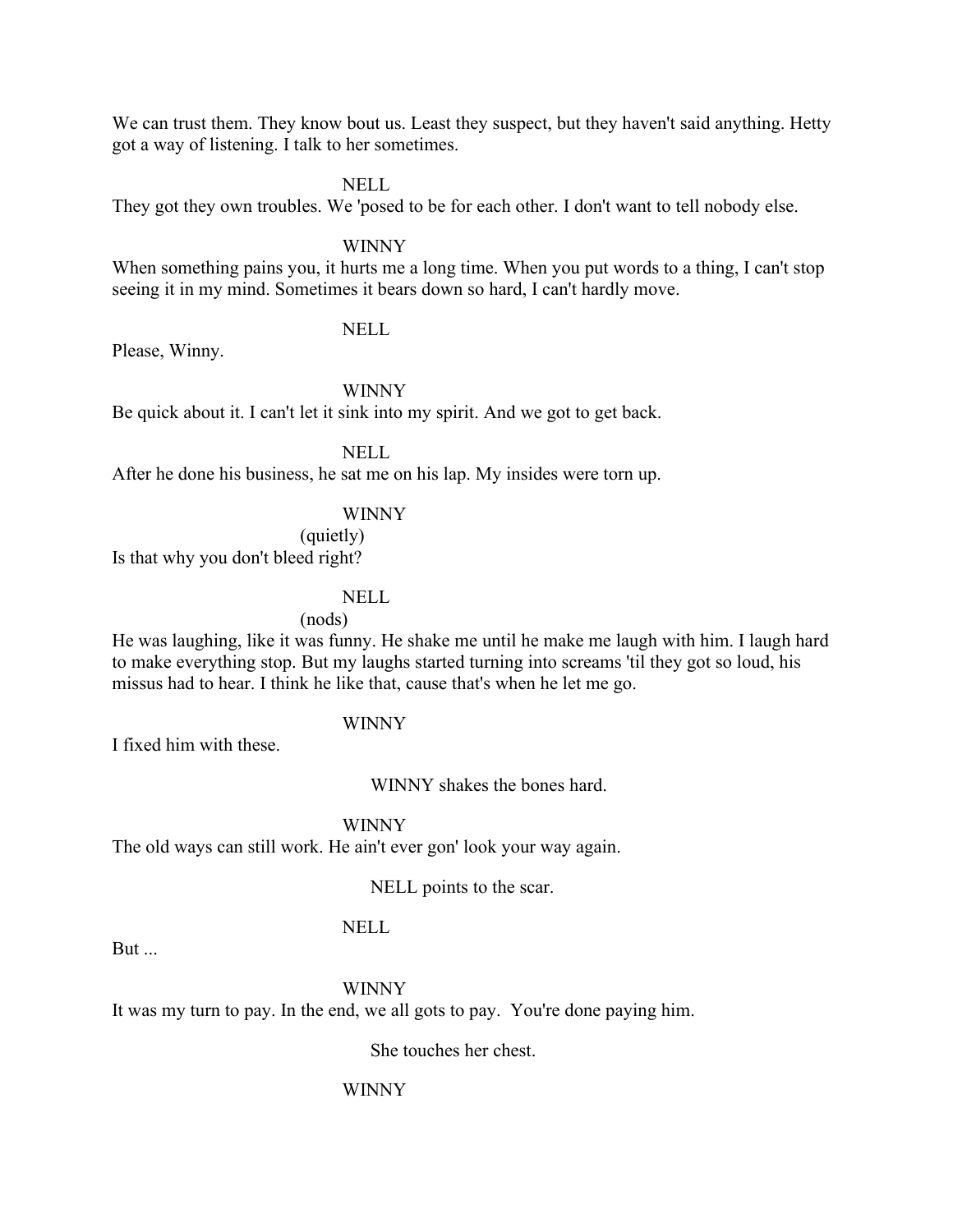This pays it in full.

NELL

I'm afraid for our girl young'uns. Especially the ones don't have anybody looking out for 'em. We got to do something for 'em.

WINNY

Can't. We can't hardly do for ourselves.

NELL

We not gon' even try?

#### WINNY

My body can't take another brand.

NELL I don't believe goddess give you that magic just for us two.

WINNY You want me to get caught? There's danger all around us.

NELL shakes her head in frustration.

NELL

You just scared.

WINNY

Course I'm scared. You should be, too. There's a thing you got to understand. But you can't tell no one. We don't know who we can trust.

NELL nods.

WINNY

Promise me!

NELL

Yes'm.

WINNY

Mister's talking about selling. Auntie whispered it to me at supper awhile back. You tell it and they find out, he's not gon sell her. He'll kill her. She don't deserve that.

NELL

You didn't tell me.

WINNY

This time's the only snatch of sweetness we get. I ain't throwing it away for somethin' we already know. He do what he want. Auntie think he's planning on selling 15 or 20 of us.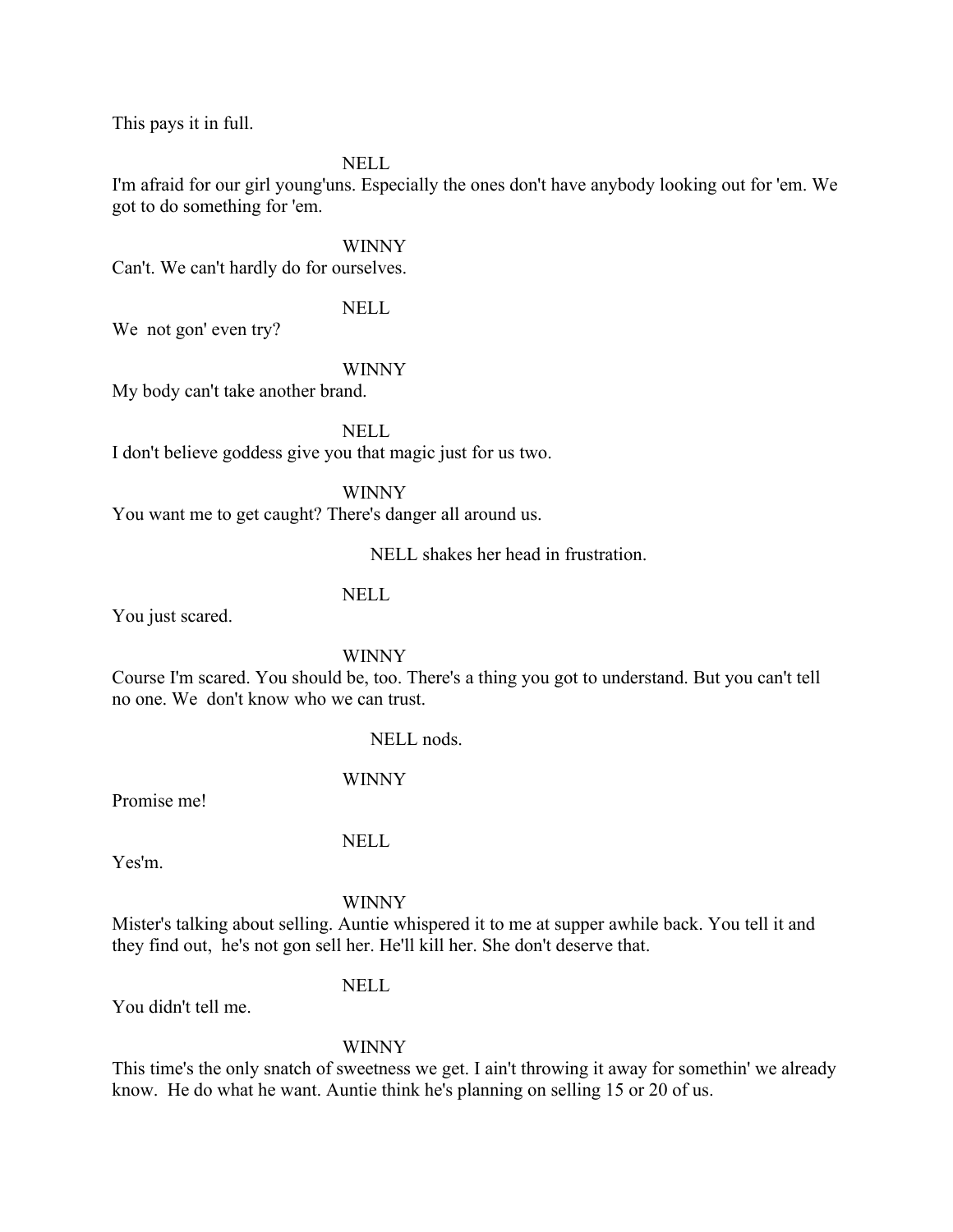Bucks or us?

WINNY Both. I don't want you worrying on it.

NELL

NELL

How you expect me not to?

WINNY

You better find a way.

NELL

I know one thing.

WINNY

Gal, I done told you and told you --

NELL I don't mean run away. Too many catchers out on them roads. I know that much.

WINNY

At least you still got some sense.

NELL

Marry me.

NELL takes out a small whisk broom. Beat.

WINNY

Don't you let nobody see you with that. What's wrong with you? It's against their law.

NELL

Their law, not ours. We're Dahomey. Our way says anybody that loves can marry.

WINNY

We're not Dahomey any more. Forget.

NELL

I don't care what they say. I belong to myself. I want us to belong to each other. In our way, the Dahomey way. Jump with me.

WINNY

You planned this.

NELL Yes'm. Took me weeks. Hiding it every few days so wouldn't nobody find it.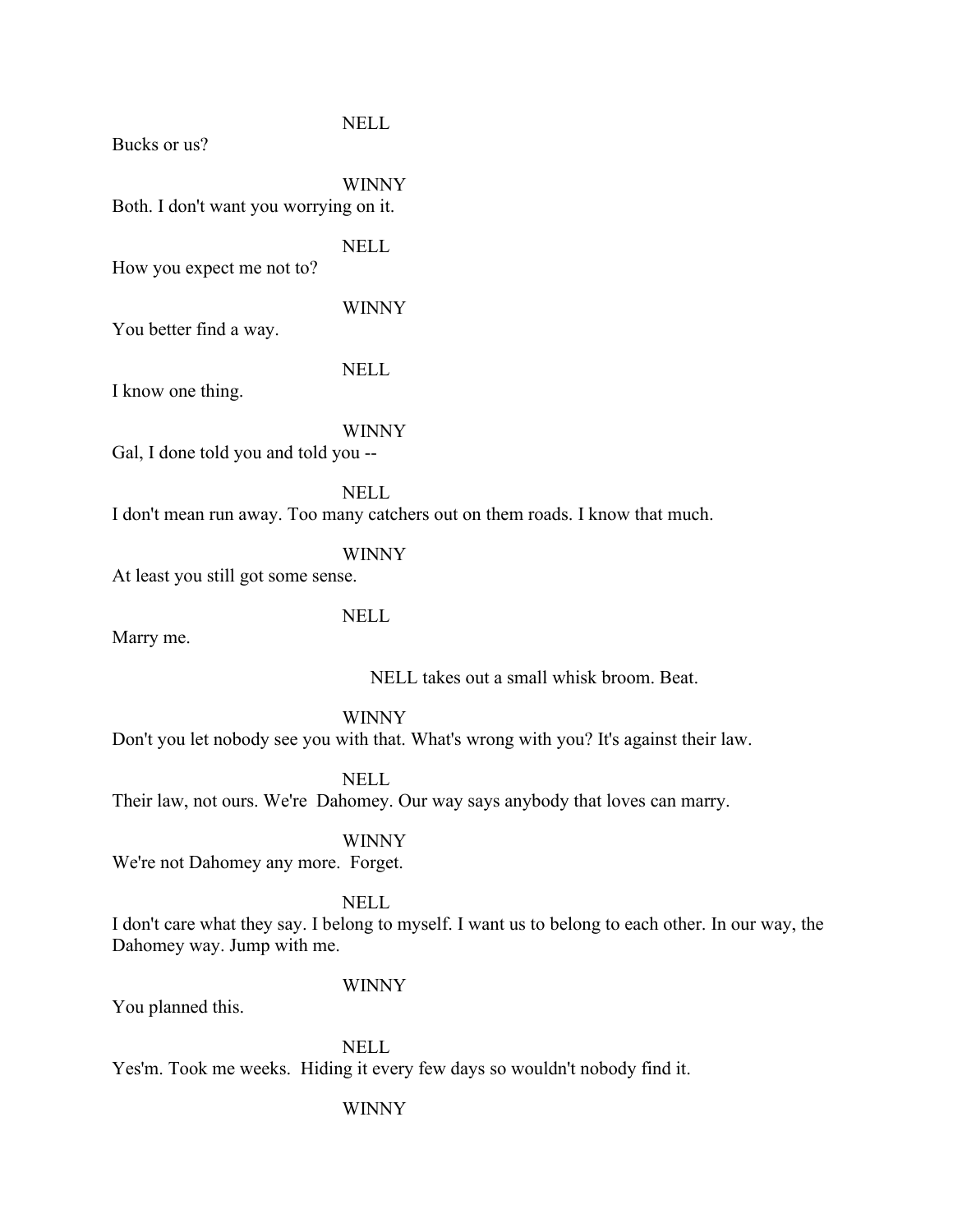Nobody means me?

NELL 3

Sure do. Remember how the old women swept the dirt before weddings? Making patterns for a couple to grow into.

We don't have witnesses.

## NELL

WINNY

The stars be our witness.

WINNY

What if mister sells me? He done threatened it. Me still walking and working is a 'buke to him.

NELL gently sweeps the ground.

NELL I'd walk to the end of earth to find you.

### WINNY

How you gon' do that?

NELL

We come from warriors.

NELL points to Winny's scar.

NELL

You found yo' strength when we most needed it. I'd find mine.

WINNY

When you love hard, you don't need that.

WINNY points to the broom.

#### NELL

I do. When we become ancestors, I need our descendants to have a legacy. That matters to me.

## WINNY

## (tries to joke)

Who you planning for me to lay with to gather these descendants?

## NELL

I don't care. He wouldn't be with you. I would. You think too much. This time, let's just do.

#### WINNY

Don't be stupid. We gots to think all the time. Got to plot out every move, then five, six steps past that if we want to live.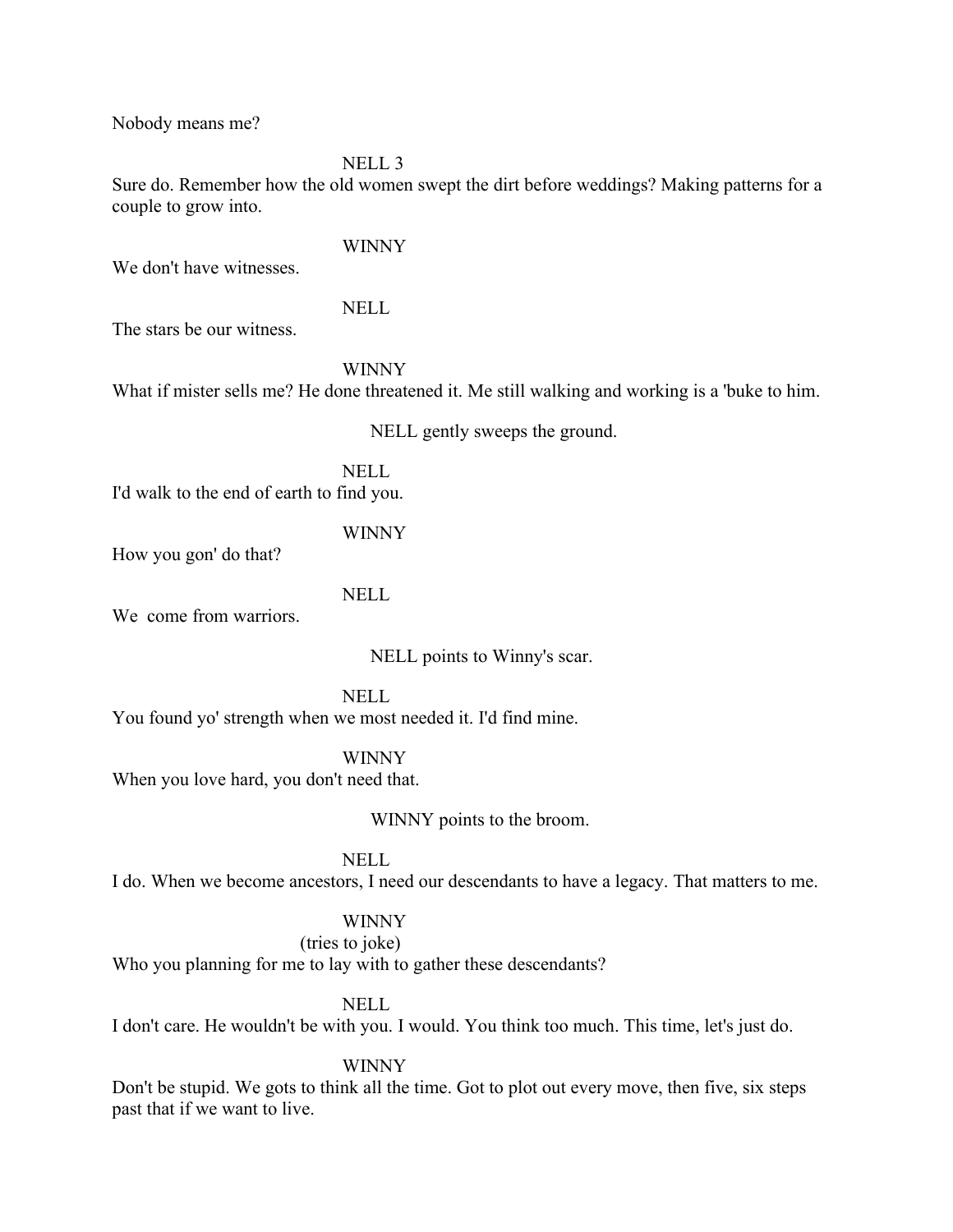NELL

We dying anyway. He killed my womb. When he marked you, he broke somethin' in you. We got to do this to keep the half life we do have goin'.

> The dawn begins breaking. WINNY looks up at it. NELL positions the broom.

NELL Jump now and we'll be back 'fore it's too late.

I'm scared.

WINNY

Throw the bones.

NELL

WINNY throws the bones. She looks at NELL and nods. The bones said 'yes.'

WINNY

One more again? To be sure.

Throw.

NELL

WINNY throws. Another 'yes.'

NELL See? Broom, broom, who gon' jump the broom?

WINNY AND NELL Broom, broom, who gon' jump the broom?

WINNY

I, Winny...

NELL

No. Say your true name.

WINNY

Marnar. I, Marnar, a Dahomey woman ...

NELL

I, Fugra. Dahomey woman. Goddess Yemanja! Before you, we take each other.

The women hold their arms out to each other.

WINNY AND NELL

Broom, broom. Who gon' jump the broom? We gon' jump the broom!